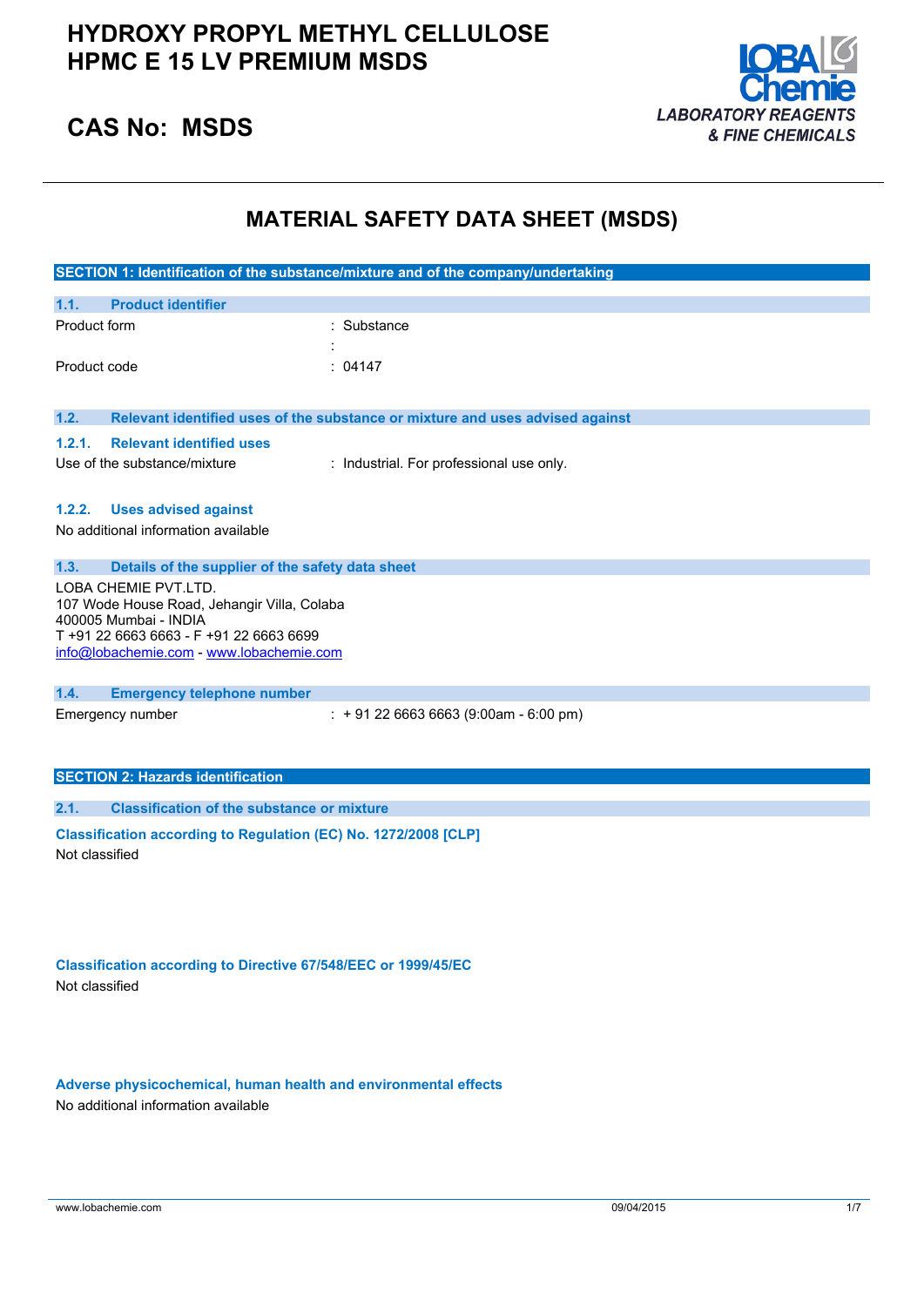Safety Data Sheet

**2.2. Label elements**

**Labelling according to** Regulation (EC) No. 1272/2008 [CLP]

No labelling applicable

**2.3. Other hazards**

No additional information available

#### **SECTION 3: Composition/information on ingredients**

### **3.1. Substance**

| <b>Name</b>                                                                     | <b>Product identifier</b> | $\frac{9}{6}$ |
|---------------------------------------------------------------------------------|---------------------------|---------------|
| LULOSE<br>METHYL<br>CEL<br><b>HYDROXY PROPYL</b><br><b>HPMC E 15 LV PREMIUM</b> |                           | 100           |

Full text of R- and H-phrases: see section 16

#### **3.2. Mixture**

Not applicable

| <b>SECTION 4: First aid measures</b>                                                                                                                       |                                                                                                                                                                                                                                                                               |  |  |
|------------------------------------------------------------------------------------------------------------------------------------------------------------|-------------------------------------------------------------------------------------------------------------------------------------------------------------------------------------------------------------------------------------------------------------------------------|--|--|
| 4.1.<br><b>Description of first aid measures</b>                                                                                                           |                                                                                                                                                                                                                                                                               |  |  |
| First-aid measures after inhalation<br>First-aid measures after skin contact<br>First-aid measures after eye contact<br>First-aid measures after ingestion | Remove person to fresh air and keep comfortable for breathing.<br>÷<br>Gently wash with plenty of soap and water.<br>Remove contact lenses, if present and easy to do. Continue rinsing. Rinse cautiously<br>with water for several minutes.<br>: Rinse mouth out with water. |  |  |
| 4.2.<br>Most important symptoms and effects, both acute and delayed                                                                                        |                                                                                                                                                                                                                                                                               |  |  |
| No additional information available                                                                                                                        |                                                                                                                                                                                                                                                                               |  |  |
| 4.3.<br>Indication of any immediate medical attention and special treatment needed<br>Treat symptomatically.                                               |                                                                                                                                                                                                                                                                               |  |  |
| <b>SECTION 5: Firefighting measures</b>                                                                                                                    |                                                                                                                                                                                                                                                                               |  |  |
| <b>Extinguishing media</b><br>5.1.                                                                                                                         |                                                                                                                                                                                                                                                                               |  |  |
| No additional information available                                                                                                                        |                                                                                                                                                                                                                                                                               |  |  |
| 5.2.<br>Special hazards arising from the substance or mixture                                                                                              |                                                                                                                                                                                                                                                                               |  |  |
| No additional information available                                                                                                                        |                                                                                                                                                                                                                                                                               |  |  |
| <b>Advice for firefighters</b><br>5.3.                                                                                                                     |                                                                                                                                                                                                                                                                               |  |  |
| No additional information available                                                                                                                        |                                                                                                                                                                                                                                                                               |  |  |
| <b>SECTION 6: Accidental release measures</b>                                                                                                              |                                                                                                                                                                                                                                                                               |  |  |
| 6.1.                                                                                                                                                       | Personal precautions, protective equipment and emergency procedures                                                                                                                                                                                                           |  |  |
| For non-emergency personnel<br>6.1.1.                                                                                                                      |                                                                                                                                                                                                                                                                               |  |  |
| Emergency procedures                                                                                                                                       | : Do not get in eyes, on skin, or on clothing.                                                                                                                                                                                                                                |  |  |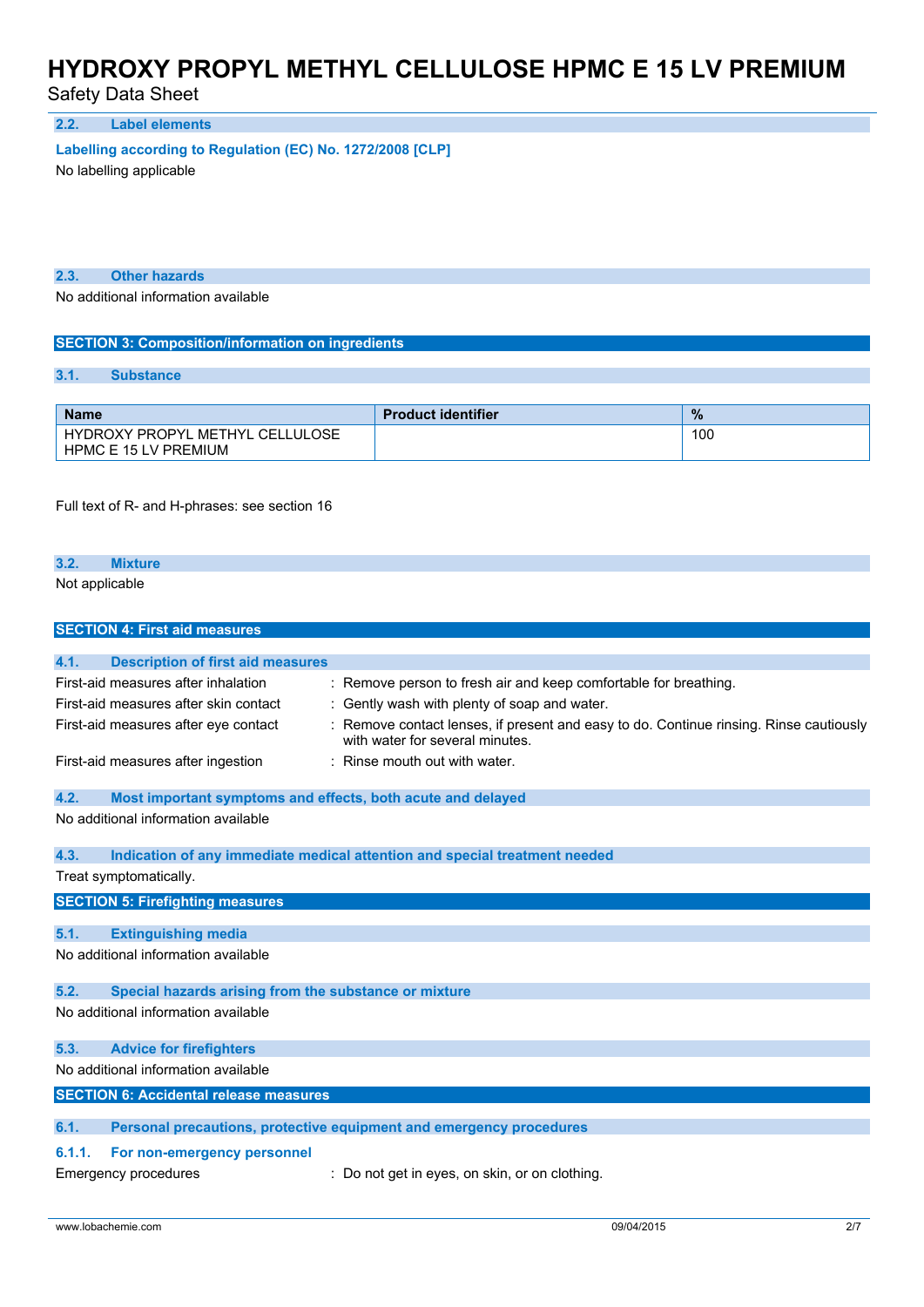### Safety Data Sheet

| 6.1.2.                                                               | For emergency responders<br>No additional information available     |                                                                                                                            |  |
|----------------------------------------------------------------------|---------------------------------------------------------------------|----------------------------------------------------------------------------------------------------------------------------|--|
| 6.2.                                                                 | <b>Environmental precautions</b>                                    |                                                                                                                            |  |
|                                                                      | Avoid release to the environment.                                   |                                                                                                                            |  |
| 6.3.                                                                 | Methods and material for containment and cleaning up                |                                                                                                                            |  |
|                                                                      | Methods for cleaning up                                             | : Clean up immediately by sweeping or vacuum.                                                                              |  |
| 6.4.                                                                 | <b>Reference to other sections</b>                                  |                                                                                                                            |  |
|                                                                      | No additional information available                                 |                                                                                                                            |  |
|                                                                      | <b>SECTION 7: Handling and storage</b>                              |                                                                                                                            |  |
| 7.1.                                                                 | <b>Precautions for safe handling</b>                                |                                                                                                                            |  |
| Precautions for safe handling<br>: Avoid contact with skin and eyes. |                                                                     |                                                                                                                            |  |
|                                                                      | Hygiene measures                                                    | : Wash hands and other exposed areas with mild soap and water before eating,<br>drinking or smoking and when leaving work. |  |
| 7.2.                                                                 | <b>Conditions for safe storage, including any incompatibilities</b> |                                                                                                                            |  |
|                                                                      | Storage conditions                                                  | : Store in original container. Keep in fireproof place. Store in a dry place.                                              |  |
| 7.3.                                                                 | <b>Specific end use(s)</b>                                          |                                                                                                                            |  |
| No additional information available                                  |                                                                     |                                                                                                                            |  |
|                                                                      | <b>SECTION 8: Exposure controls/personal protection</b>             |                                                                                                                            |  |
| 8.1.                                                                 | <b>Control parameters</b>                                           |                                                                                                                            |  |
|                                                                      | No additional information available                                 |                                                                                                                            |  |

**8.2. Exposure controls** Hand protection **in the set of the set of the set of the set of the set of the set of the set of the set of the set of the set of the set of the set of the set of the set of the set of the set of the set of the set of the** Eye protection  $\qquad \qquad : \qquad$  Chemical goggles or safety glasses Skin and body protection : Wear suitable protective clothing Respiratory protection **in the set of the COV** wear appropriate mask

### **SECTION 9: Physical and chemical properties**

| Information on basic physical and chemical properties<br>9.1. |                     |
|---------------------------------------------------------------|---------------------|
| Physical state                                                | : Solid             |
| Colour                                                        | : White powder.     |
| Odour                                                         | : odourless.        |
| Odour threshold                                               | : No data available |
| pH                                                            | : No data available |
| Relative evaporation rate (butylacetate=1)                    | : No data available |
| Melting point                                                 | : No data available |
| Freezing point                                                | : No data available |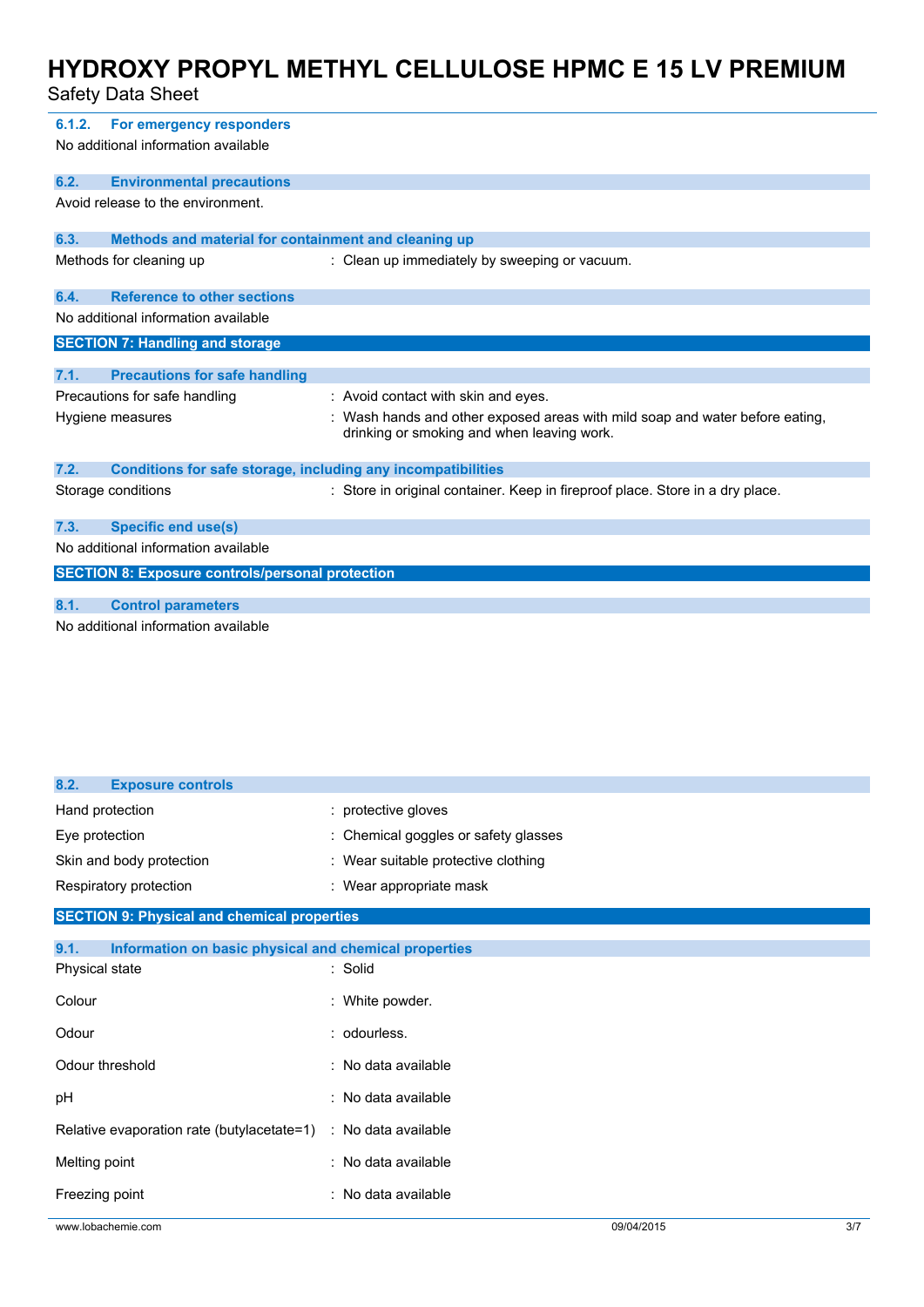## Safety Data Sheet

| Boiling point                    | : No data available         |
|----------------------------------|-----------------------------|
| Flash point                      | : No data available         |
| Auto-ignition temperature        | : No data available         |
| Decomposition temperature        | : No data available         |
| Flammability (solid, gas)        | : No data available         |
| Vapour pressure                  | : No data available         |
| Relative vapour density at 20 °C | : No data available         |
| Relative density                 | : No data available         |
| Solubility                       | : Water: Insoluble in water |
| Log Pow                          | : No data available         |
| Viscosity, kinematic             | : No data available         |
| Viscosity, dynamic               | $: 12 - 18$                 |
| <b>Explosive properties</b>      | : No data available         |
| Oxidising properties             | : No data available         |
| <b>Explosive limits</b>          | : No data available         |

### **9.2. Other information**

| No additional information available |  |
|-------------------------------------|--|
|-------------------------------------|--|

|                | <b>SECTION 10: Stability and reactivity</b>  |                  |            |     |
|----------------|----------------------------------------------|------------------|------------|-----|
|                |                                              |                  |            |     |
| 10.1.          | <b>Reactivity</b>                            |                  |            |     |
|                | No additional information available          |                  |            |     |
|                |                                              |                  |            |     |
| 10.2.          | <b>Chemical stability</b>                    |                  |            |     |
|                | Stable under normal conditions.              |                  |            |     |
| 10.3.          | <b>Possibility of hazardous reactions</b>    |                  |            |     |
|                | No additional information available          |                  |            |     |
| 10.4.          | <b>Conditions to avoid</b>                   |                  |            |     |
|                | Direct sunlight. Air contact. Moisture.      |                  |            |     |
|                |                                              |                  |            |     |
| 10.5.          | <b>Incompatible materials</b>                |                  |            |     |
|                | No additional information available          |                  |            |     |
|                |                                              |                  |            |     |
| 10.6.          | <b>Hazardous decomposition products</b>      |                  |            |     |
|                | No additional information available          |                  |            |     |
|                |                                              |                  |            |     |
|                |                                              |                  |            |     |
|                | <b>SECTION 11: Toxicological information</b> |                  |            |     |
| 11.1.          | <b>Information on toxicological effects</b>  |                  |            |     |
| Acute toxicity |                                              | : Not classified |            |     |
|                |                                              |                  |            |     |
|                |                                              |                  |            |     |
|                |                                              |                  |            |     |
|                | Skin corrosion/irritation                    | : Not classified |            |     |
|                | Serious eye damage/irritation                | : Not classified |            |     |
|                |                                              |                  |            |     |
|                | www.lobachemie.com                           |                  | 09/04/2015 | 4/7 |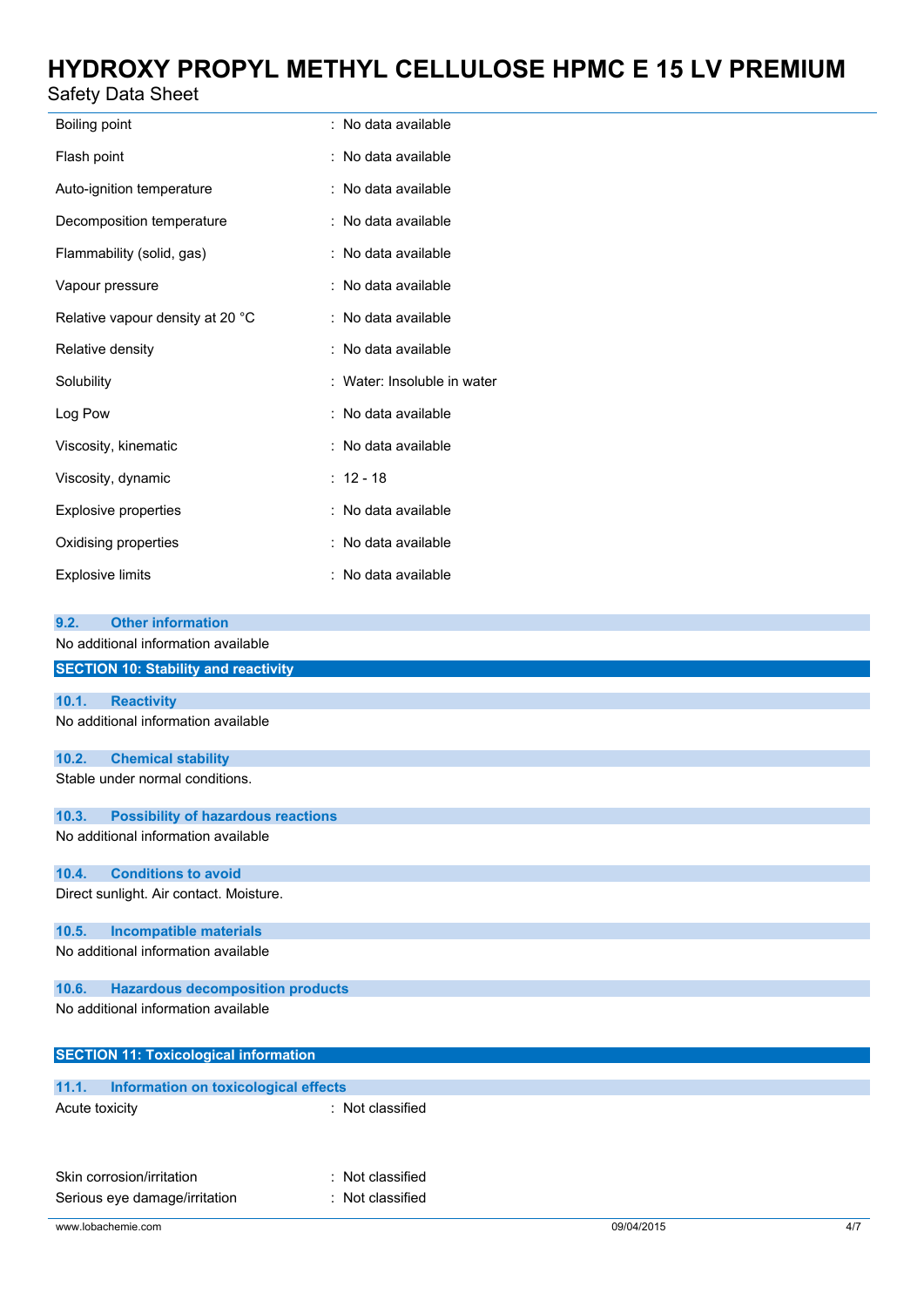## Safety Data Sheet

| Respiratory or skin sensitisation                     | : Not classified        |
|-------------------------------------------------------|-------------------------|
| Germ cell mutagenicity                                | $\colon$ Not classified |
| Carcinogenicity                                       | : Not classified        |
| Reproductive toxicity                                 | : Not classified        |
| Specific target organ toxicity (single<br>exposure)   | : Not classified        |
| Specific target organ toxicity (repeated<br>exposure) | : Not classified        |
| Aspiration hazard                                     | $\pm$ Not classified    |

**SECTION 12: Ecological information**

| 12.1.                               | <b>Toxicity</b>                                  |                  |
|-------------------------------------|--------------------------------------------------|------------------|
|                                     | No additional information available              |                  |
| 12.2.                               | <b>Persistence and degradability</b>             |                  |
|                                     | No additional information available              |                  |
|                                     |                                                  |                  |
| 12.3.                               | <b>Bioaccumulative potential</b>                 |                  |
|                                     | No additional information available              |                  |
| 12.4.                               | <b>Mobility in soil</b>                          |                  |
|                                     | No additional information available              |                  |
| 12.5.                               | <b>Results of PBT and vPvB assessment</b>        |                  |
|                                     | No additional information available              |                  |
| 12.6.                               | <b>Other adverse effects</b>                     |                  |
|                                     | No additional information available              |                  |
|                                     | <b>SECTION 13: Disposal considerations</b>       |                  |
| 13.1.                               | <b>Waste treatment methods</b>                   |                  |
| No additional information available |                                                  |                  |
|                                     | <b>SECTION 14: Transport information</b>         |                  |
|                                     | In accordance with ADR / RID / IMDG / IATA / ADN |                  |
| 14.1.                               | <b>UN number</b>                                 |                  |
| UN-No. (ADR)                        |                                                  | : Not applicable |

UN-No. (IMDG) : Not applicable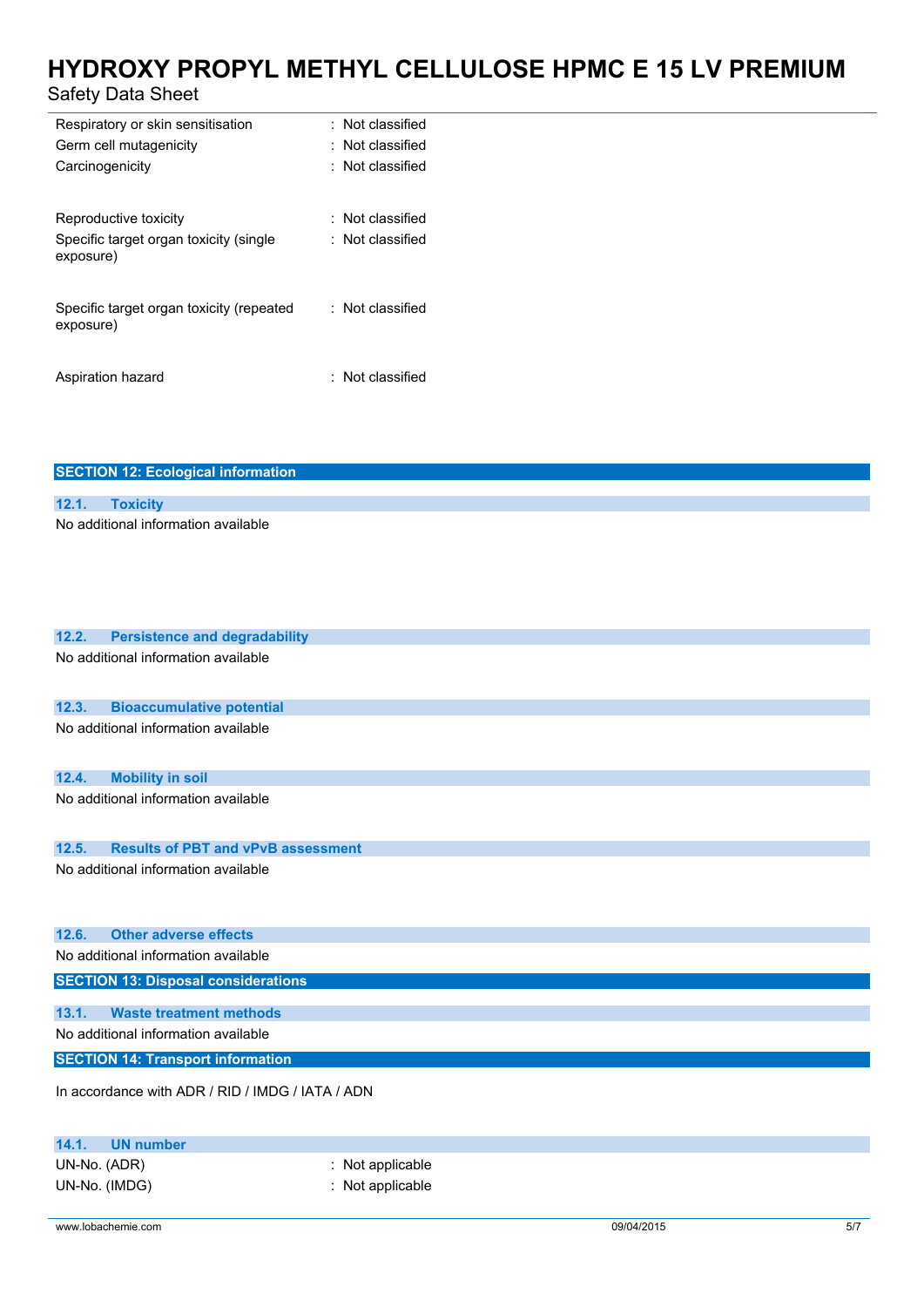## Safety Data Sheet

| UN-No.(IATA)<br>UN-No.(ADN)<br>UN-No. (RID)                                                                                                          | : Not applicable<br>Not applicable<br>: Not applicable                                     |
|------------------------------------------------------------------------------------------------------------------------------------------------------|--------------------------------------------------------------------------------------------|
| 14.2.<br><b>UN proper shipping name</b>                                                                                                              |                                                                                            |
| Proper Shipping Name (ADR)<br>Proper Shipping Name (IMDG)<br>Proper Shipping Name (IATA)<br>Proper Shipping Name (ADN)<br>Proper Shipping Name (RID) | Not applicable<br>Not applicable<br>Not applicable<br>Not applicable<br>: Not applicable   |
| 14.3.<br><b>Transport hazard class(es)</b>                                                                                                           |                                                                                            |
| <b>ADR</b><br>Transport hazard class(es) (ADR)                                                                                                       | : Not applicable                                                                           |
| <b>IMDG</b>                                                                                                                                          |                                                                                            |
| Transport hazard class(es) (IMDG)                                                                                                                    | : Not applicable                                                                           |
| <b>IATA</b><br>Transport hazard class(es) (IATA)                                                                                                     | : Not applicable                                                                           |
| <b>ADN</b><br>Transport hazard class(es) (ADN)                                                                                                       | : Not applicable                                                                           |
| <b>RID</b>                                                                                                                                           |                                                                                            |
| Transport hazard class(es) (RID)                                                                                                                     | : Not applicable                                                                           |
| 14.4.<br><b>Packing group</b>                                                                                                                        |                                                                                            |
| Packing group (ADR)<br>Packing group (IMDG)<br>Packing group (IATA)<br>Packing group (ADN)<br>Packing group (RID)                                    | : Not applicable<br>Not applicable<br>Not applicable<br>Not applicable<br>: Not applicable |
| <b>Environmental hazards</b><br>14.5.                                                                                                                |                                                                                            |
| Dangerous for the environment<br>Marine pollutant<br>Other information                                                                               | : No<br>: No<br>: No supplementary information available                                   |

### **14.6. Special precautions for user**

#### **- Overland transport**

No data available

### **- Transport by sea** No data available

#### **- Air transport** No data available

### **- Inland waterway transport**

No data available

## **- Rail transport**

No data available